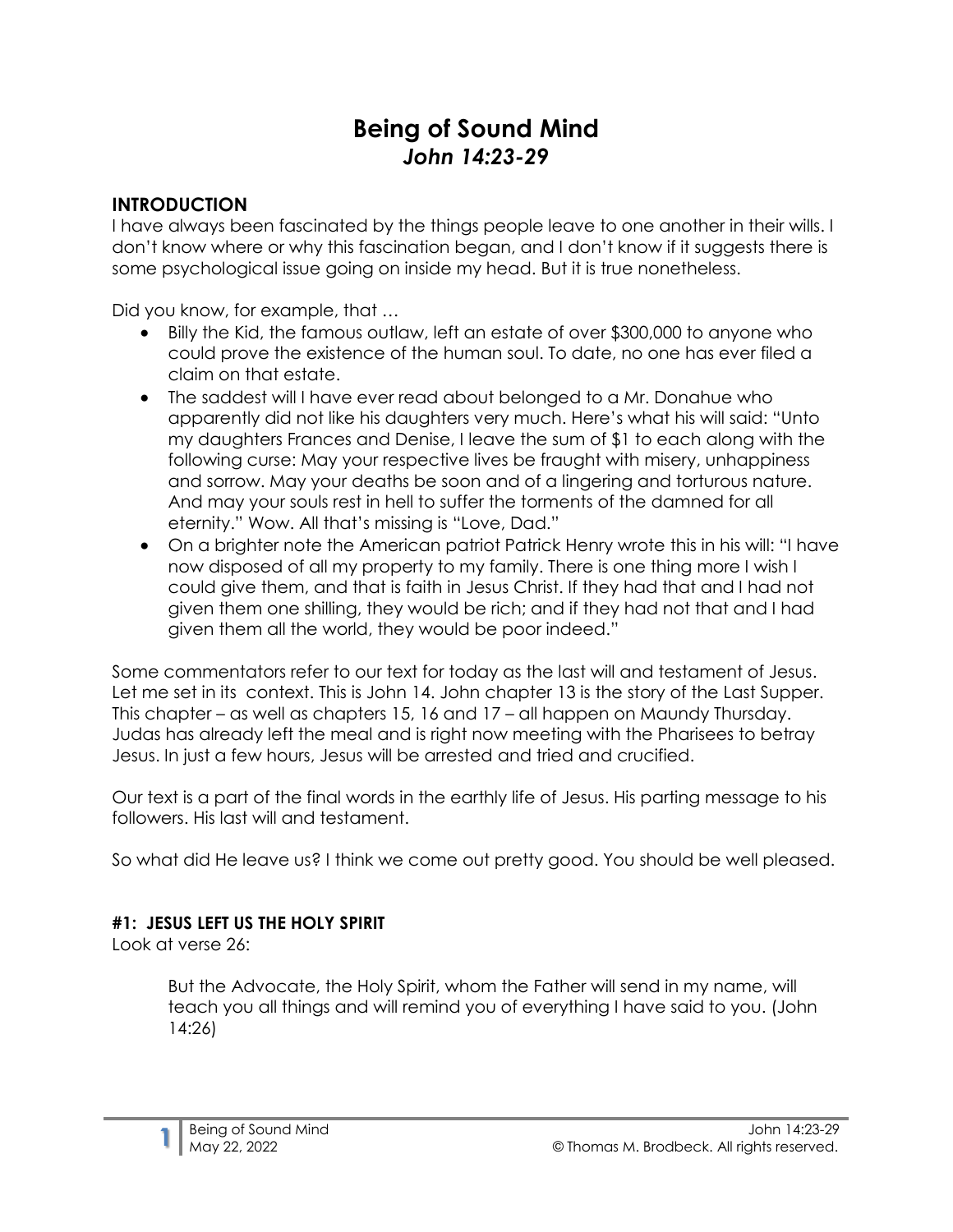Jesus was God in human form – the Word who became flesh and dwelt among us. Therefore, Jesus was limited as to where could be. But the Holy Spirit has no such limitations. In fact, earlier in this chapter Jesus tells us the Holy Spirit will…

He lives with you and will be in you. (John 14:17)

Wherever I am, the Spirit is with me because He is in me. And He lives with me. I don't need to ask God to be with me, because He is already there. I simply need to remind myself of that truth.

The Psalmist said it like this:

| Where can I go from your Spirit?                  |  |
|---------------------------------------------------|--|
| Where can I flee from your presence?              |  |
| If I go up to the heavens, you are there;         |  |
| if I make my bed in the depths, you are there.    |  |
| If I rise on the wings of the dawn,               |  |
| if I settle on the far side of the sea,           |  |
| even there your hand will guide me,               |  |
| your right hand will hold me fast.                |  |
| If I say, "Surely the darkness will hide me       |  |
| and the light become night around me,"            |  |
| even the darkness will not be dark to you;        |  |
| the night will shine like the day,                |  |
| for darkness is as light to you. (Psalm 139:7-12) |  |

I used to tell my kids that wherever they were, I was there watching. If they ever thought about doing something wrong, they needed to look over their shoulder, because I would be there. They may not see me, but I would be there watching. And whatever they did, I would know.

Being there is one part of the Holy Spirit's job description. There are several parts, too, that are expressed throughout this 14<sup>th</sup> chapter of John, and elsewhere in the Scriptures. But in our text today, Jesus highlights two specific tasks:

But the Advocate, the Holy Spirit, whom the Father will send in my name, will teach you all things and will remind you of everything I have said to you. (John 14:26)

He will (1) teach you all things and (2) remind you of everything I have said.

When people tell me the Bible makes no sense to them, I always tell them about the Holy Spirit. The Bible is a spiritual book and it can only be understood through spiritual eyes. It is the Holy Spirit who takes the confusion out of the words and makes it sing in your heart. He teaches us all things.

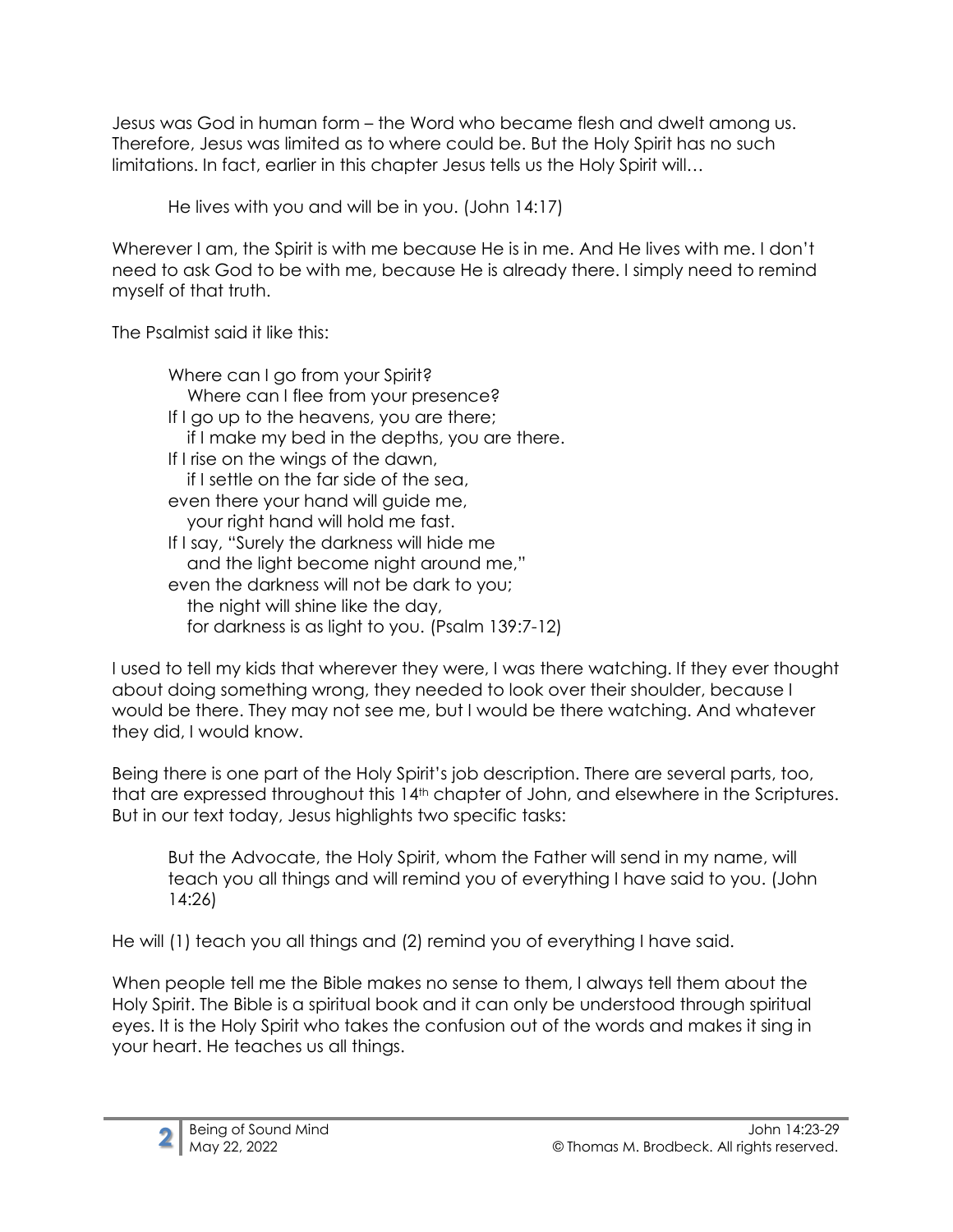When those people tell me they are hesitant to talk to others about Jesus because they don't know what to say, I again tell them about the Holy Spirit. It is the Spirit who reminds of the words we are to speak.

Left to my own brain power, I would be helpless in any spiritual conversation. I can't remember where I laid my cell phone half the time. But the Holy Spirit brings to my mind – to your mind – what you need for that moment.

Let me share a practical way I see that working almost every week:

- I can stare at my computer screen for hours, trying to come up with a sermon to preach on Sunday. My own creativity and story-telling skills get me nowhere.
- But when I pray, "Holy Spirit, show me in this text what You want me to say" the words start to flow. In fact, it is almost a weekly occurrence that my sermon ends up in a far different place that I thought it would, as the Spirit brings to mind different Scriptures, and stories, and thoughts.

I, Jesus of Nazareth, being of sound mind, do hereby bequeath to all my followers … the Holy Spirit.

# **#2: JESUS LEFT US HIS PEACE**

Verse 27 says this:

Peace I leave with you; my peace I give you. I do not give to you as the world gives. Do not let your hearts be troubled and do not be afraid. (John 14:27)

Peace is a popular word right now. It is all over the news. Count the times you hear it!

- Diplomats from many countries are trying their best to negotiate peace between the Ukraine and Russia.
- Politicians are working hard to bring peace into troubled communities following more and more senseless shootings.

Locally, Wittenberg University has a Peace Center on its campus and runs a Peace Camp each summer for elementary school students.

I like peace, don't you? I will address conflict head on when I have to, but I really don't like it. So I am grateful that in His last will and testament Jesus left peace to us.

Notice that Jesus tells us right up front that His peace is different from the peace that the world offers.

 Diplomats and politicians just want the bullets to stop flying. If they do, they feel like they have achieved peace. If there is no obvious trouble, then peace exists.

Jesus doesn't think that way. In fact, He tells us the exact opposite.

I have told you these things, so that in me you may have peace. In this world you will have trouble. But take heart! I have overcome the world. (John 16:33)

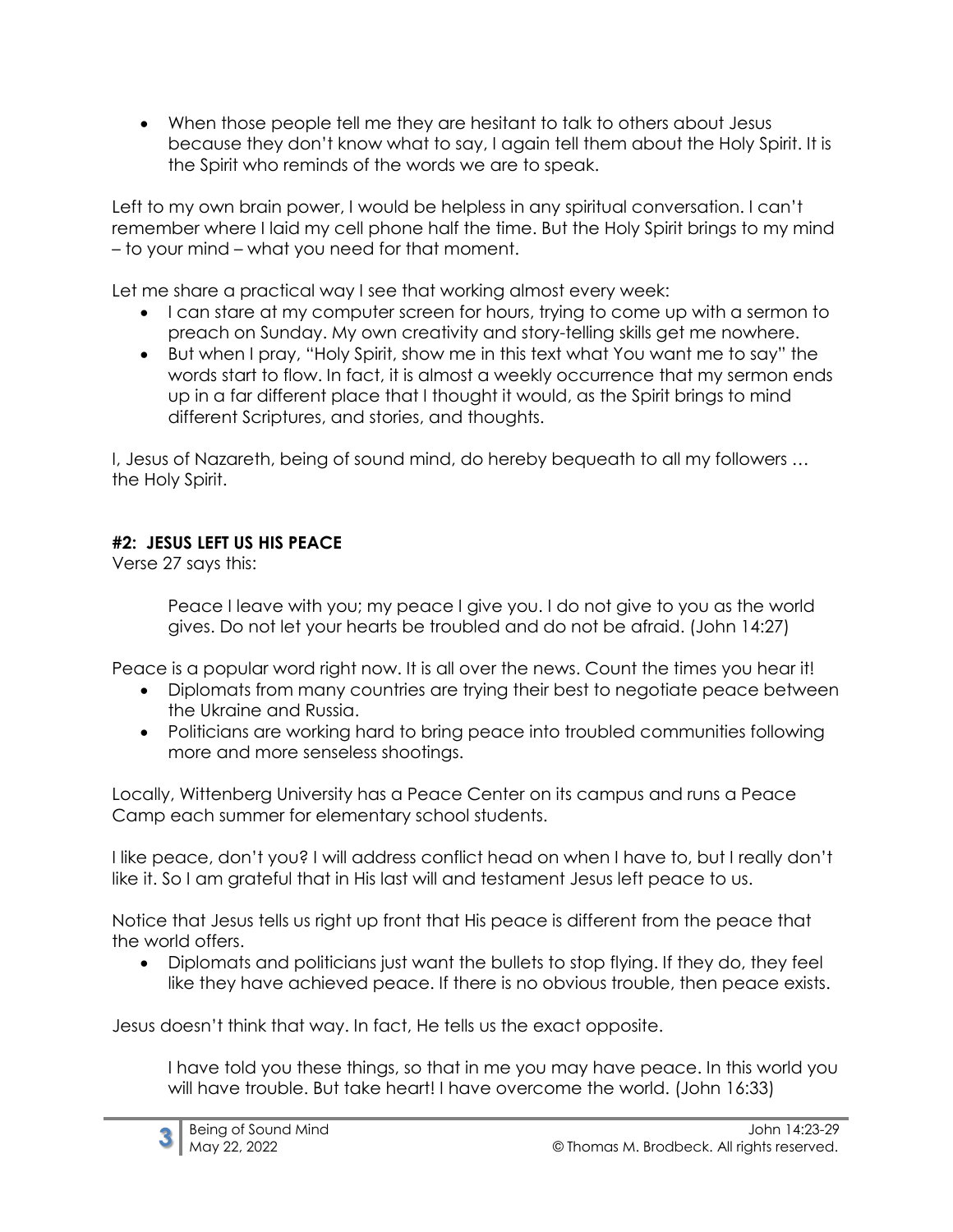Jesus doesn't promise to eliminate our troubles. No, troubles happen, even to those who follow Jesus. The greatest saint among has been promised trouble. But in the midst of it all, our hearts can be at peace.

On April 3, 1974 an F-5 tornado tore through the heart of Xenia, killing 33 people and injuring more than 1,300 others. It bulldozed a path more than a half-mile wide, destroying or damaging more than 1,400 buildings, including 1,200 homes, dozens of businesses, 10 churches, and several schools. One of the survivors of that tornado wrote this song as he surveyed what was left of his home and his life:

In twenty-four short hours Years of living are brought to moments

There is peace in the midst of my storm-tossed life There is an Anchor, there is a rock to build my faith upon Jesus rides in my vessel so I fear no alarm He gives me peace in the midst of the storm

I, Jesus of Nazareth, being of sound mind, do hereby bequeath to all my followers … peace in the midst of their storms.

#### **#3: JESUS LEFT US A GUARANTEE**

Look at verses 28-29:

You heard me say, "I am going away and I am coming back to you..." I have told you now before it happens, so that when it does happen you will believe. (John 14:28-29)

Jesus is going away, but He is coming back. I can bank on it.

In the movie, "Hook," Robin Williams plays Peter Pan, who had left Neverland and had grown up to be a corporate attorney. He is completely focused on his job, and ends up neglecting his son over and over.

There is a line that he quotes from time to time in the beginning of the movie that sets the stage for the attitude of his son. When he promises to be at his son's baseball game, he says, "My word is my bond," meaning that if he makes a promise, it can be counted on. Unfortunately, he doesn't keep his word.

God put this promise in writing. It's guaranteed. Earlier in this chapter, Jesus states this guarantee in terms that are clear to all. You've heard this text many times at funeral services you have attended.